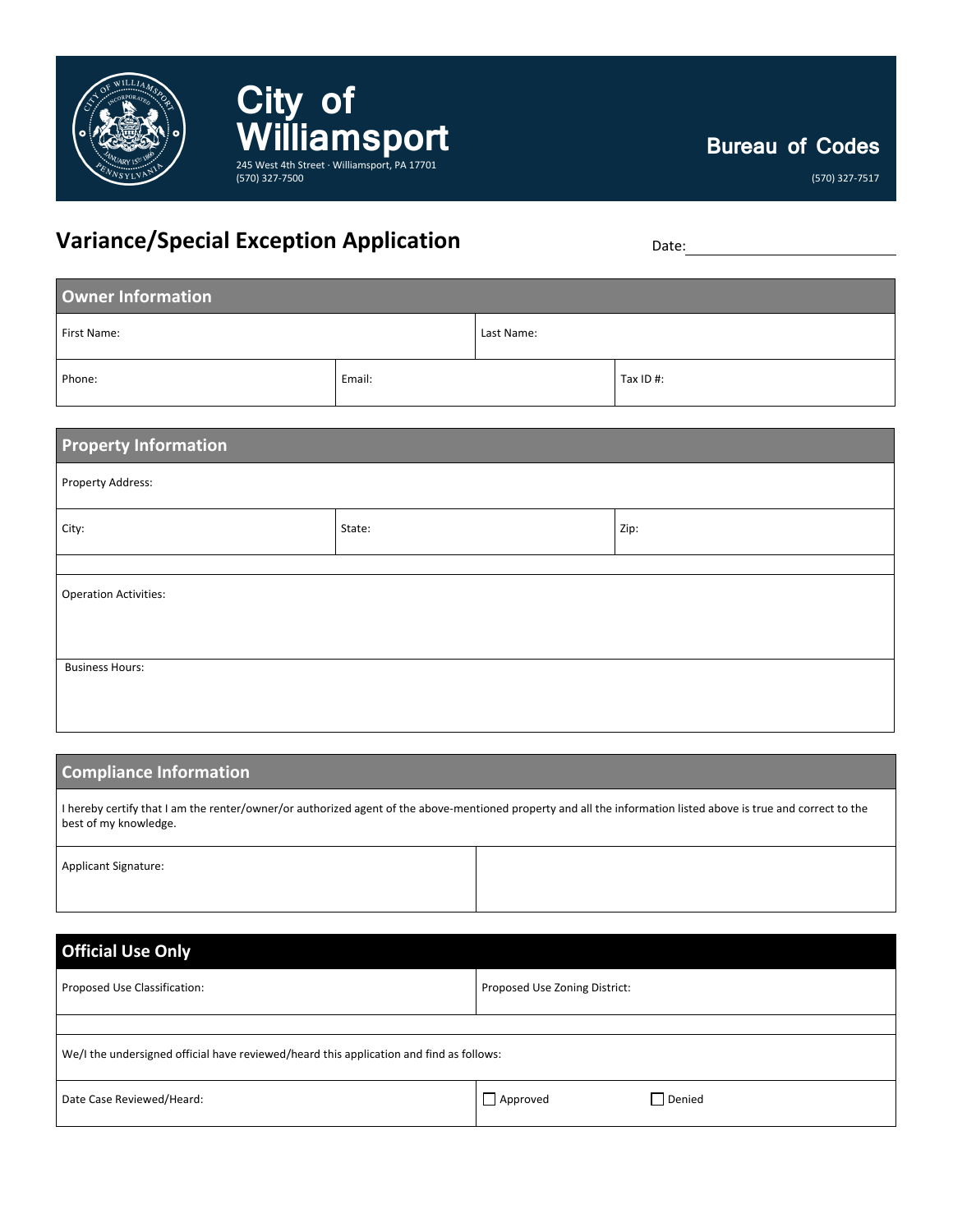| Zoning Official Signature:        |                                                   |                    |
|-----------------------------------|---------------------------------------------------|--------------------|
| Date Received:                    |                                                   | Date Approved:     |
| Fees Due: \$500.00<br>$\Box$ Paid | Method of Payment:<br>Money Order<br>$\Box$ Check | Fees processed by: |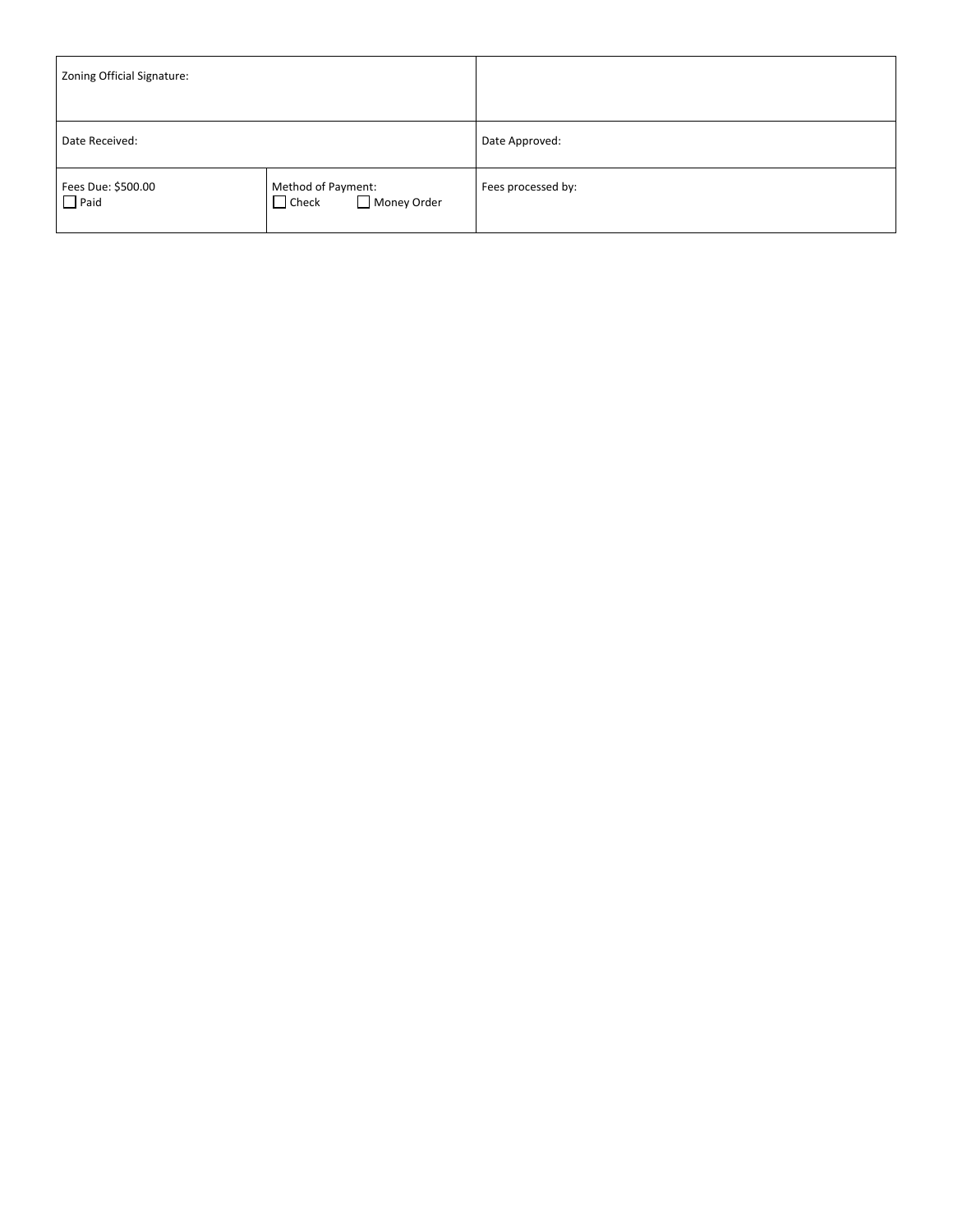### **Applicant Guide for Variance**

**Please provide the following Information needed for the Zoning Hearing Board for an "Appeal", "Special Exception", Variance, or "Use not Specifically Identified".**

- **EXECTER 1** Letter of intent. Describe the current use of property, and the proposed use of property.
- If the applicant is not the owner of the property, he/she must provide a formal letter from the owner permitting the use within his/her property.
- Please address each of the five (5) criteria, and how each one relates to the proposed use.
- **Please provide a formal site plan to scale showing all dimensions, distances to property lines, and off-street parking spaces.**
- **Please provide a floor plan to scale.**
- **The Planning Commission may be required to review the proposed plan and their meeting is every other Monday at noon.**
- The Zoning Hearing Board meeting is on the 3rd Thursday of each Month at 10:30 AM.
- Please provide all of the above information to me by the last Wednesday of the month in order to be on the next month's agenda.

Fee - \$500.00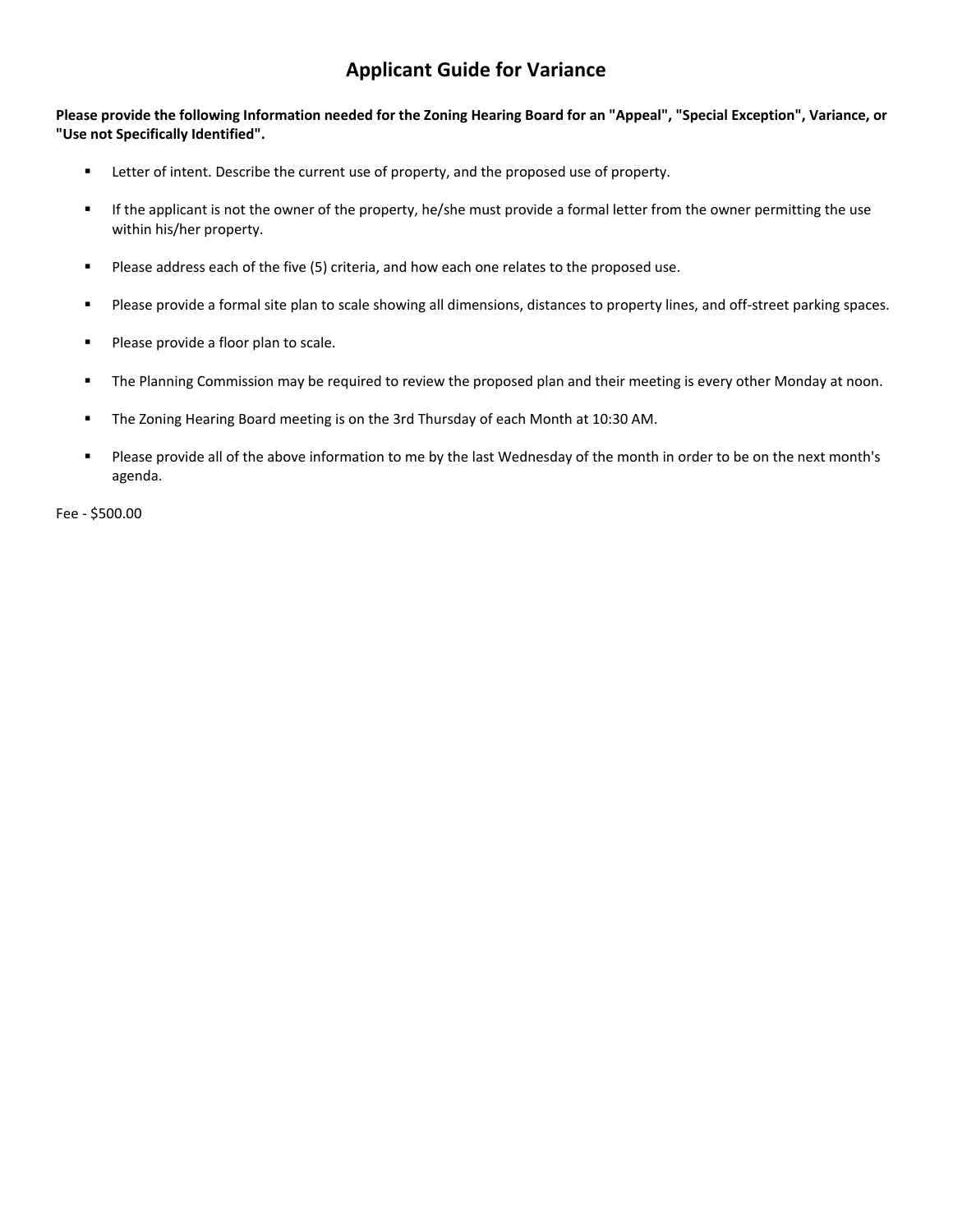## **Article 1319.13 Variance**

- a) Upon appeal from a decision by the Zoning Officer, the Zoning Hearing Board shall hear requests for variances where it is alleged that the provisions of the Zoning Ordinance inflict unnecessary hardship upon the applicant. The Board shall prescribe the form of application and require preliminary application to the Zoning Officer. The Board may grant a variance; provided, the following findings are made where relevant in a given case:
	- 1. That there are unique physical circumstances or conditions, including irregularity, narrowness or shallowness of lot size or shape or exceptional topographical or other physical conditions peculiar to the particular property and that the unnecessary hardship is due to such conditions and not the circumstances or conditions generally created by the provisions of the Zoning Ordinance in the neighborhood or district in which the property is located;
	- 2. That, because of such physical circumstances or conditions, there is no possibility that the property can be developed in strict conformity with the provisions of the Zoning Ordinance and the authorization of a variance is therefore necessary to enable the reasonable use of the property;
	- 3. That such unnecessary hardship has not been created by the appellant;
	- 4. That the variance, if authorized, will not alter the essential character of the neighborhood or district in which the property is located, nor substantially or permanently impair the appropriate use or development of adjacent property, nor be detrimental to the public welfare; and
	- 5. That the variance, if authorized, will represent the minimum variance which will afford relief and represent the least modification possible of the regulation in issue.
- b) In granting any variance, the Board may attach such reasonable conditions and safeguards as it may deem necessary to implement the purposes of this Zoning Ordinance.